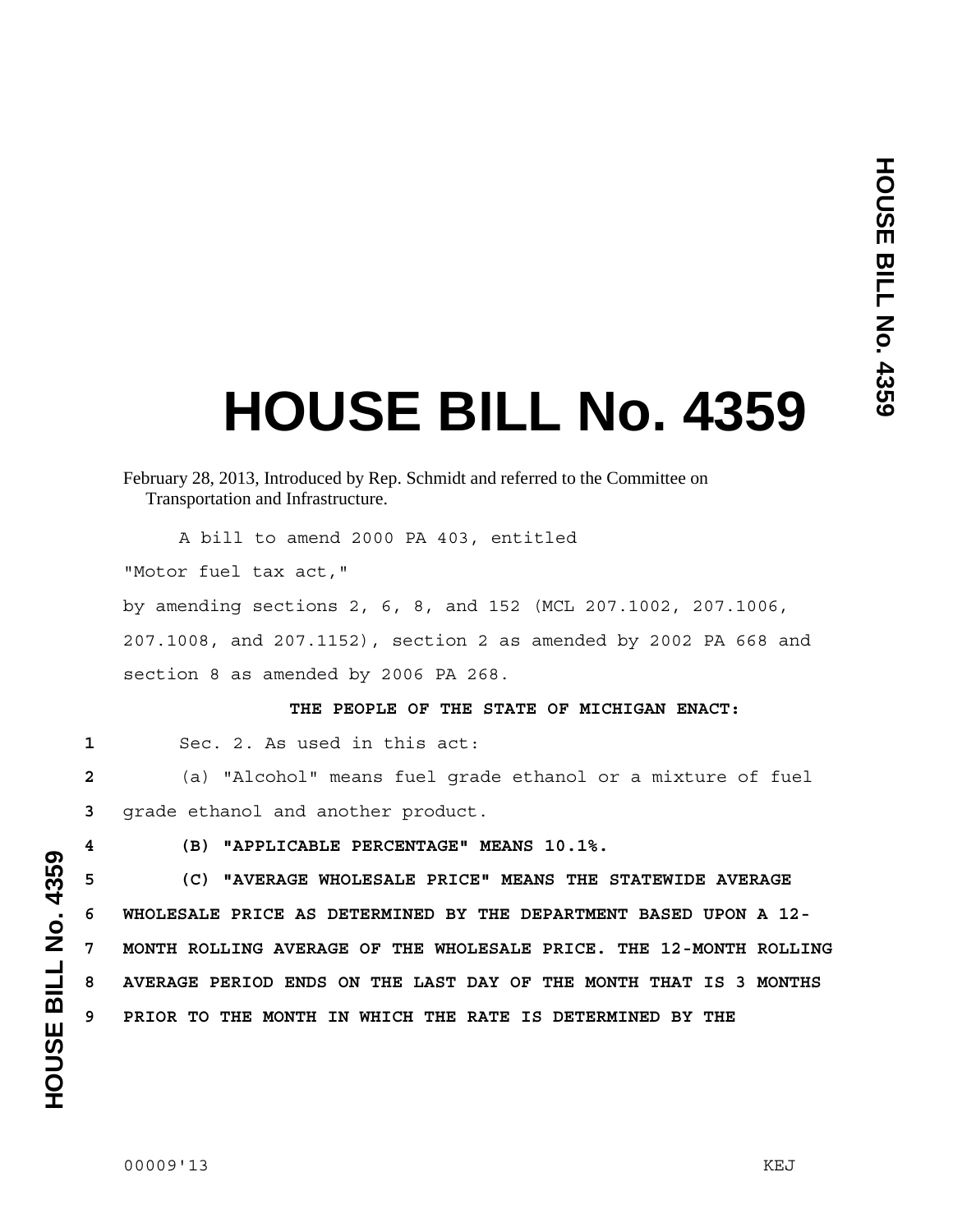#### **1 DEPARTMENT UNDER SECTION 8(1)(D).**

**2 (D)** (b) "Blendstock" means and includes any petroleum product component of motor fuel, such as naphtha, reformate, or toluene; or any oxygenate that can be blended for use in a motor fuel.

**5 (E)** (c) "Blended motor fuel" means a mixture of motor fuel and another liquid, other than a de minimis amount of a product including, but not limited to, carburetor detergent or oxidation inhibitor, that can be used as motor fuel in a motor vehicle.

**9 (F)** (d) "Blender" means and includes any person who produces blended motor fuel outside of the bulk transfer/terminal system.

**11 (G)** (e) "Blends" or "blending" means the mixing of 1 or more petroleum products, with or without another product, regardless of the original character of the product blended, if the product obtained by the blending is capable of use in the generation of power for the propulsion of a motor vehicle, an airplane, or a marine vessel. Blending does not include mixing that occurs in the process of refining by the original refiner of crude petroleum or the blending of products known as lubricating oil in the production of lubricating oils and greases.

**20 (H)**  $\left(\frac{f}{f}\right)$ -"Bulk end user" means a person who receives into the person's own storage facilities by transport truck or tank wagon motor fuel for the person's own consumption.

**23 (I)** (g) "Bulk plant" means a motor fuel storage and distribution facility that is not a terminal and from which motor fuel may be withdrawn by a tank wagon, a transport truck, or a marine vessel.

**27 (J)** (h) "Bulk transfer" means a transfer of motor fuel from 1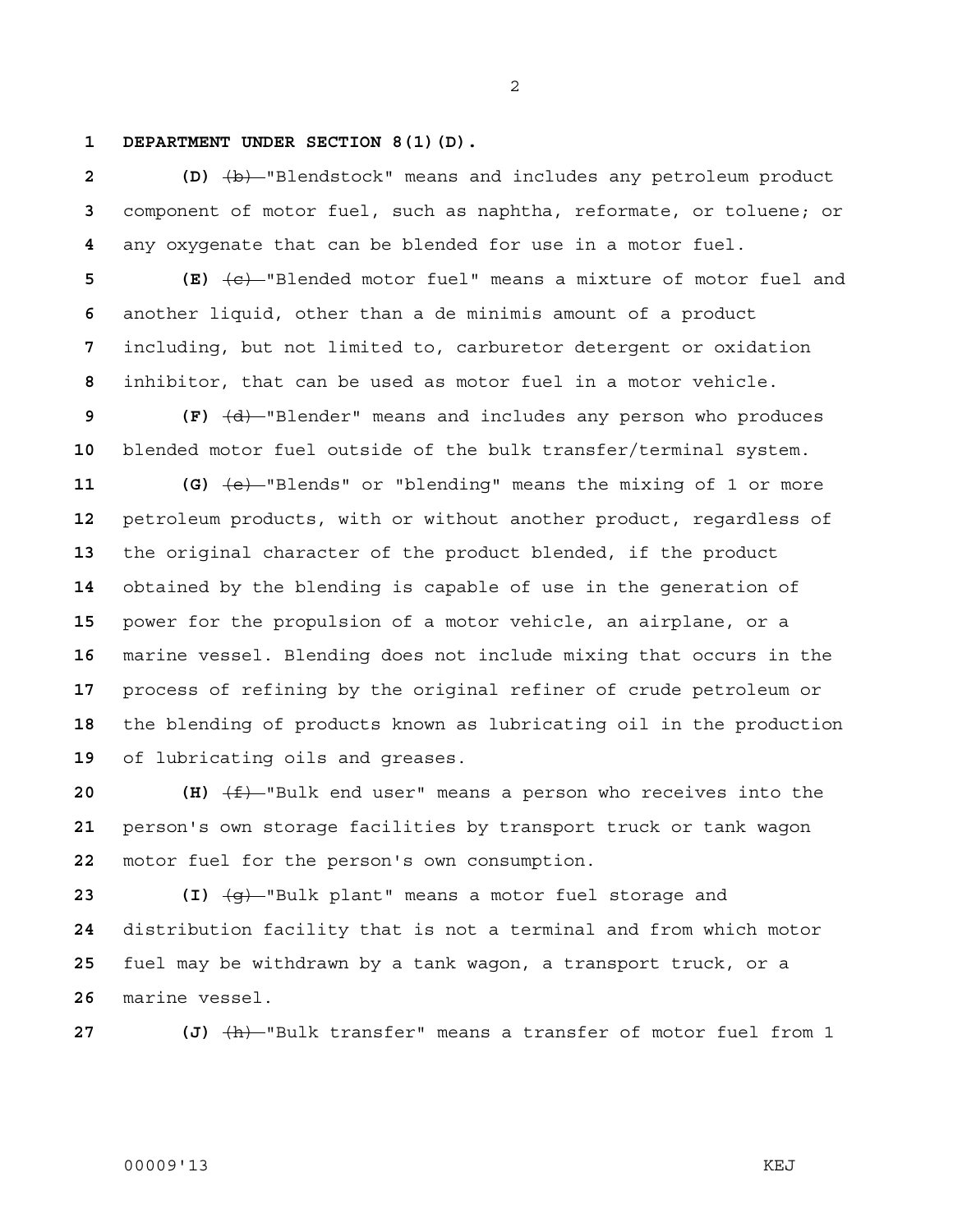location to another by pipeline tender or marine delivery within the bulk transfer/terminal system, including, but not limited to, all of the following transfers:

(*i*) A marine vessel movement of motor fuel from a refinery or terminal to a terminal.

(*ii*) Pipeline movements of motor fuel from a refinery or terminal to a terminal.

(*iii*) Book transfers of motor fuel within a terminal between licensed suppliers before completion of removal across the terminal rack.

(*iv*) Two-party exchanges between licensed suppliers.

 **(K)**  $\overline{\text{4i}}$  "Bulk transfer/terminal system" means the motor fuel distribution system consisting of refineries, pipelines, marine vessels, and terminals. Motor fuel in a refinery, pipeline, terminal, or a marine vessel transporting motor fuel to a refinery or terminal is in the bulk transfer/terminal system. Motor fuel in a fuel storage facility including, but not limited to, a bulk plant that is not part of a refinery or terminal, in the fuel supply tank of any engine or motor vehicle, in a marine vessel transporting motor fuel to a fuel storage facility that is not in the bulk transfer/terminal system, or in any tank car, rail car, trailer, truck, or other equipment suitable for ground transportation is not in the bulk transfer/terminal system.

**24 (***l***)** (j) "Carrier" means an operator of a pipeline or marine vessel engaged in the business of transporting motor fuel above the terminal rack.

**27 (M)**  $\frac{1}{k}$  "Commercial motor vehicle" means a motor vehicle

## 00009'13 KEJ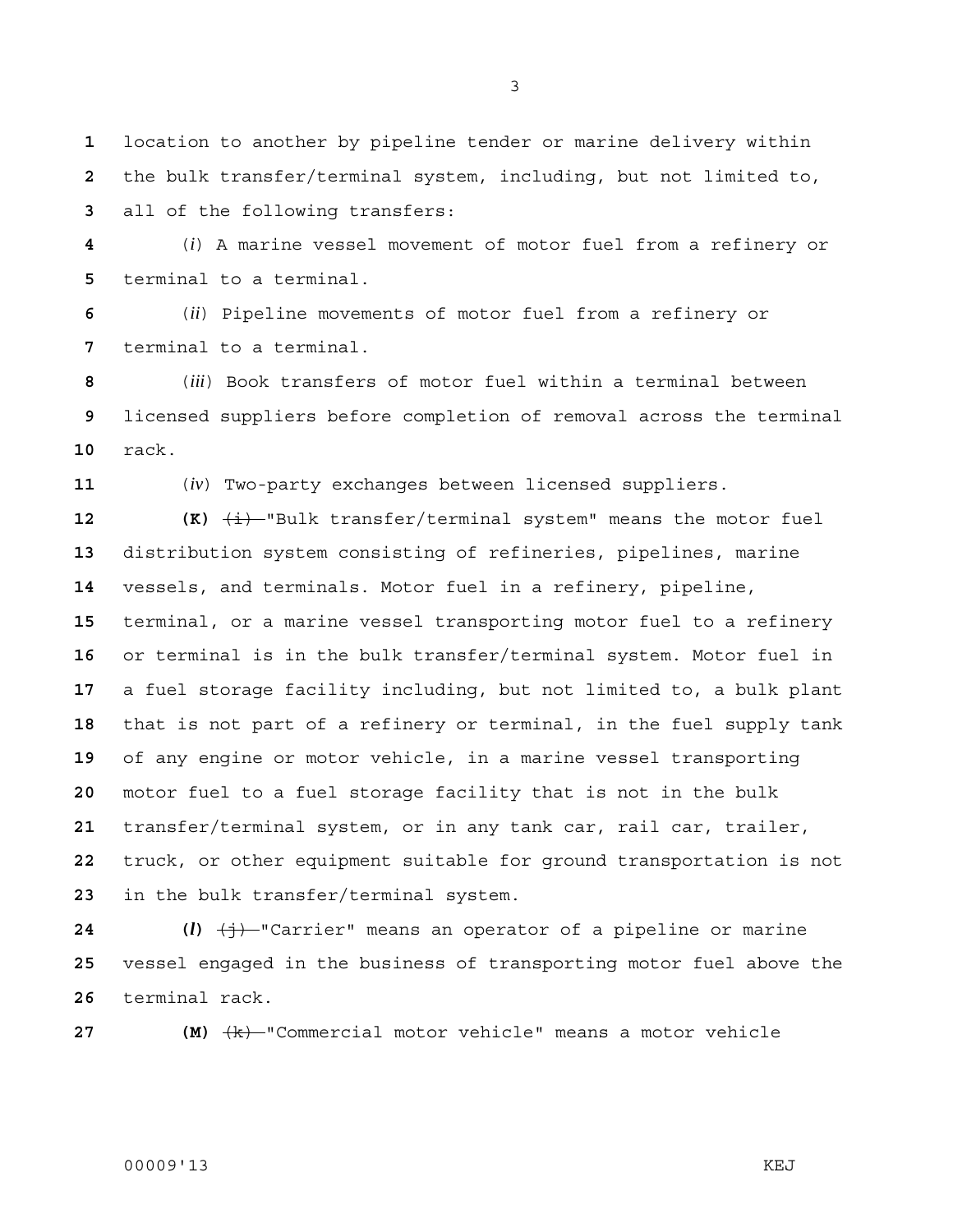licensed **AS A QUALIFIED COMMERCIAL MOTOR VEHICLE** under the motor carrier fuel tax act, 1980 PA 119, MCL 207.211 to 207.234**, OR A 3 MOTOR VEHICLE LICENSED UNDER AN INTERNATIONAL FUEL TAX AGREEMENT 4 UNDER SECTION 2A OF THE MOTOR CARRIER FUEL TAX ACT, 1980 PA 119, 5 MCL 207.212A**.

**6 (N)** (*l*) "Dead storage" is the amount of motor fuel that cannot be pumped out of a motor fuel storage tank because the motor fuel is below the mouth of the tank's draw pipe. The amount of motor fuel in dead storage is 200 gallons for a tank with a capacity of less than 10,000 gallons and 400 gallons for a tank with a capacity of 10,000 gallons or more.

**12 (O)** (m) "Denaturants" means and includes gasoline, natural gasoline, gasoline components, or toxic or noxious materials added to fuel grade ethanol to make it unsuitable for beverage use but not unsuitable for automotive use.

**16 (P)** (n) "Department" means the bureau of revenue within the department of treasury or its designee.

**18 (Q)** (o) "Destination state" means the **A** state, Canadian province or territory, or foreign country to which motor fuel is directed for export.

**21 (R)** (p) "Diesel fuel" means any liquid other than gasoline that is capable of use as a fuel or a component of a fuel in a motor vehicle that is propelled by a diesel-powered engine or in a diesel-powered train. Diesel fuel includes number 1 and number 2 fuel oils, kerosene, dyed diesel fuel, and mineral spirits. Diesel fuel also includes any blendstock or additive that is sold for blending with diesel fuel, any liquid prepared, advertised, offered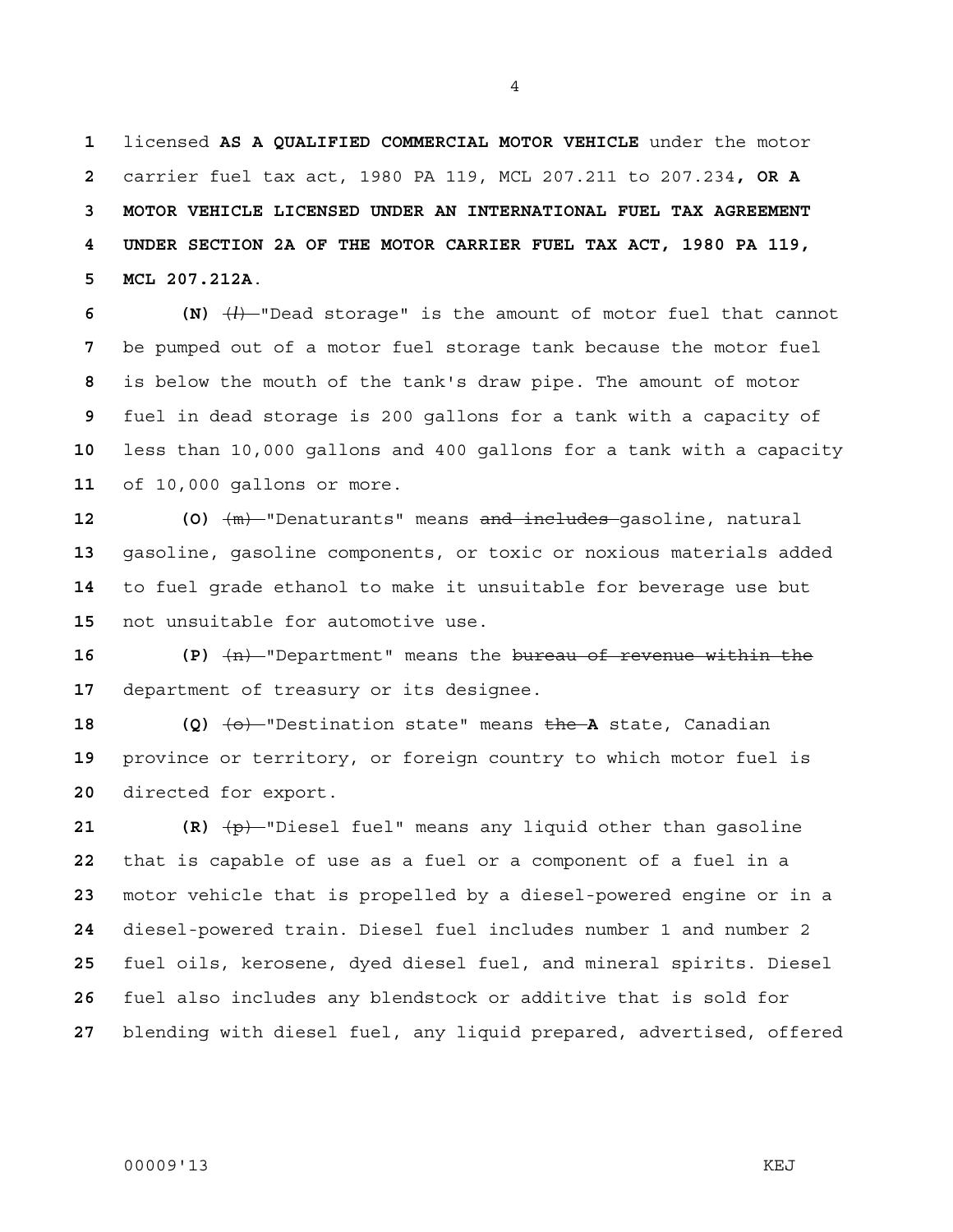for sale, sold for use as, or used in the generation of power for the propulsion of a diesel-powered engine, airplane, or marine vessel. An additive or blendstock is presumed to be sold for blending unless a certification is obtained for federal purposes that the substance is for a use other than blending for diesel fuel. Diesel fuel does not include an excluded liquid.

**7 (S)** (q) "Dyed diesel fuel" means diesel fuel that is dyed in accordance with internal revenue service rules or pursuant to any other internal revenue service requirements, including any invisible marker requirements.

**11 (T)**  $\overline{r}$  **(T)**  $\overline{r}$  Iligible purchaser" means a person who has been 12 authorized by the department under section 75 to make the AN election under section 74.

**14 (U)** (s) "Excluded liquid" means that term as defined in 26 C.F.R. **CFR** 48.4081-1.

**16 (V)** (t) "Export" means to obtain motor fuel in this state for sale or other distribution outside of this state. Motor fuel delivered outside of this state by or for the seller constitutes an export by the seller and motor fuel delivered outside of this state by or for the purchaser constitutes an export by the purchaser.

**21** (W)  $\left\langle u \right\rangle$ -"Exporter" means a person who exports motor fuel. Sec. 6. As used in this act:

(a) "Tank wagon" means a straight truck having 1 or more compartments other than the fuel supply tank designed or used to carry motor fuel.

(b) "Tank wagon operator-importer" means a person who operates a tank wagon and imports motor fuel into this state from another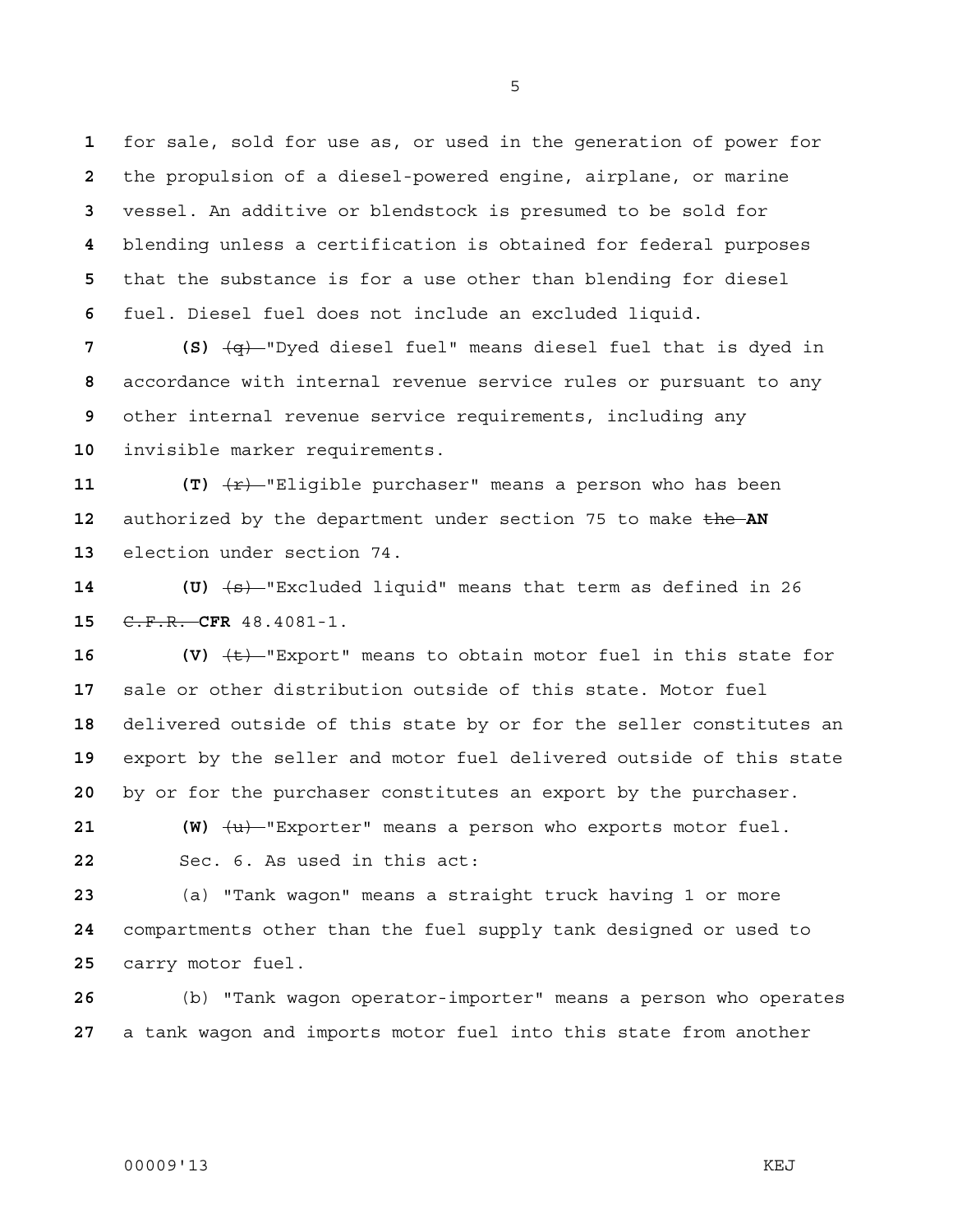state.

(c) "Tax" means a tax, interest, or penalty levied under this act.

(d) "Terminal" means a motor fuel storage and distribution facility that meets all of the following requirements:

(*i*) Is registered as a qualified terminal by the internal revenue service.

(*ii*) Is supplied by pipeline or marine vessel.

(*iii*) Has a rack from which motor fuel may be removed.

(e) "Terminal operator" means a person who owns, operates, or otherwise controls a terminal.

(f) "Transmix" means the mixed product that results from the buffer or interface of 2 different products in a pipeline shipment, or a mixture of 2 different products within a refinery or terminal that results in an off-grade mixture.

(g) "Transport truck" means a semitrailer combination rig designed or used for the purpose of transporting motor fuel over the public roads or highways.

(h) "Transporter" means an operator of a railroad or rail car, tank wagon, transport truck, or other fuel transportation vehicle engaged in the business of transporting motor fuel below the terminal rack.

(i) "Two-party exchange" means a transaction in which motor fuel is transferred from 1 licensed supplier or licensed permissive supplier to another licensed supplier or licensed permissive supplier where all of the following occur:

(*i*) The transaction includes a transfer from the person who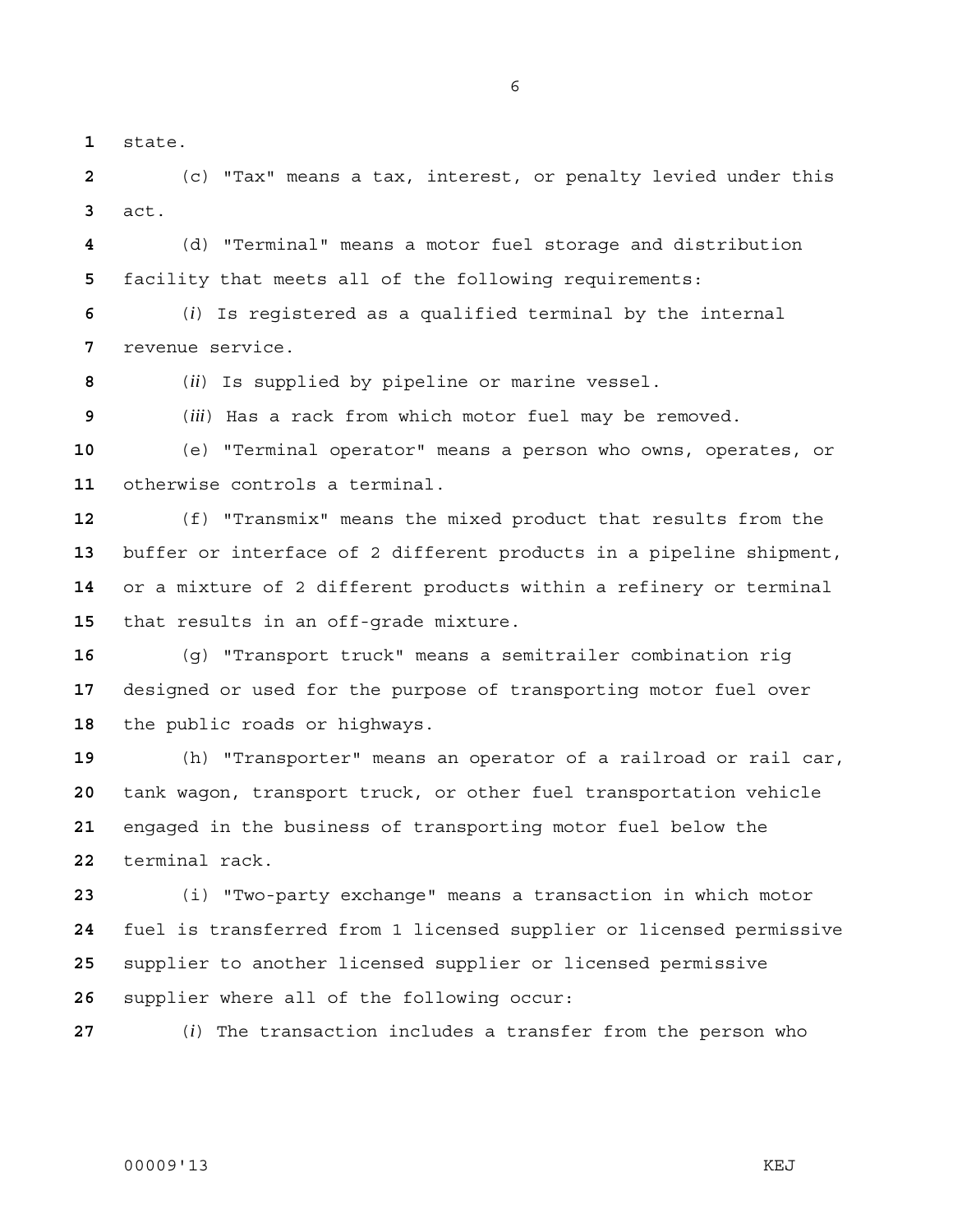**1** holds the original inventory position for motor fuel in the **2** terminal as reflected in the records of the terminal operator.

**3** (*ii*) The exchange transaction is completed before removal **4** across the rack from the terminal by the receiving licensed **5** supplier or licensed permissive supplier.

(*iii*) The terminal operator in its books and records treats the receiving exchange party as the supplier that removes the product across a terminal rack for purposes of reporting the transaction to the department.

**10** (j) "Ultimate vendor" means the person who sells motor fuel to **11** the end user of the fuel.

**12 (K) "WHOLESALE PRICE" MEANS THE PRICE PER GALLON OF UNLEADED 13 REGULAR GASOLINE CHARGED BY A LICENSED SUPPLIER TO A PURCHASER AT 14 THE TIME OF REMOVAL FROM A TERMINAL ACROSS THE RACK, AS DETERMINED 15 BY THE DEPARTMENT. WHOLESALE PRICE DOES NOT INCLUDE THE TAX IMPOSED 16 BY THIS ACT, PREPAID SALES TAX UNDER SECTION 6A OF THE GENERAL 17 SALES TAX ACT, 1933 PA 167, MCL 205.56A, FEDERAL EXCISE TAX UNDER 18 SECTION 4081 OF THE INTERNAL REVENUE CODE, 26 USC 4081, ANY OTHER 19 FEDERAL TAX UPON MOTOR FUEL, OR AN ENVIRONMENTAL PROTECTION 20 REGULATORY FEE IMPOSED UNDER SECTION 21508 OF THE NATURAL RESOURCES 21 AND ENVIRONMENTAL PROTECTION ACT, 1994 PA 451, MCL 324.21508.**

**22 (***l***)** (k) "Wholesaler" means a person who acquires motor fuel from a supplier or from another wholesaler for subsequent sale and distribution at wholesale by a fuel transportation vehicle, rail car, or other motor vehicle.

**26** Sec. 8. (1) Subject **EXCEPT AS OTHERWISE PROVIDED IN THIS ACT**  27 AND SUBJECT to the exemptions provided for in this act, tax is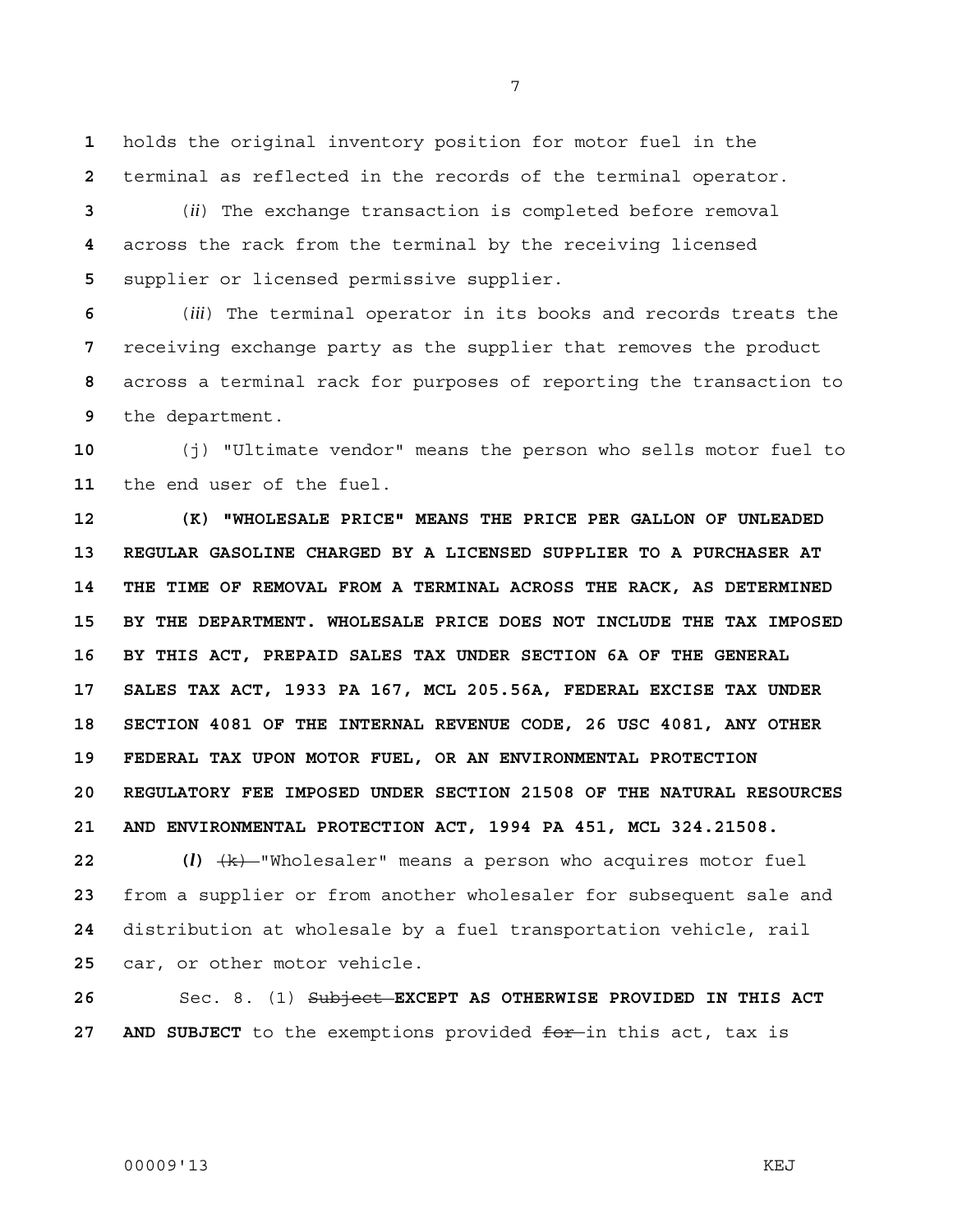imposed on motor fuel imported into or sold, delivered, or used in this state at the following rates:

(a) Except as otherwise provided in subdivision **SUBDIVISIONS**  (c) **AND (D)**, 19 cents per gallon on gasoline. (b) Except as otherwise provided in subdivision (d), **6 SUBDIVISIONS (C) AND (D),** 15 cents per gallon on diesel fuel. (c) Subject to subsections (10) and (11), 12 cents per gallon on gasoline that is at least 70% ethanol. Under this subdivision, blenders of ethanol and gasoline outside of the bulk transfer terminal system shall obtain a blender's license and are subject to the blender reporting requirements under this act. A licensed supplier who blends ethanol and gasoline shall also obtain a blender's license. (d) Subject to subsections (10) and (11), 12 cents per gallon on diesel fuel that contains at least 5% biodiesel. Under this subdivision, blenders of biodiesel and diesel fuel outside of the bulk transfer terminal system are required to obtain a blender's license and are subject to the blender reporting requirements under this act. A licensed supplier who blends biodiesel and diesel fuel shall also obtain a blender's license.

**21 (C) SUBJECT TO SUBDIVISION (D), BEGINNING ON THE EFFECTIVE 22 DATE OF THE AMENDATORY ACT THAT ADDED THIS SUBDIVISION, 12% OF THE 23 WHOLESALE PRICE AS CALCULATED BY THE DEPARTMENT ON THE EFFECTIVE 24 DATE OF THE AMENDATORY ACT THAT ADDED THIS SENTENCE.** 

**25 (D) BEGINNING THE FIRST DAY OF THE SECOND CALENDAR QUARTER 26 FOLLOWING THE EFFECTIVE DATE OF THE AMENDATORY ACT THAT ADDED THIS 27 SENTENCE, THE RATE PER GALLON ON MOTOR FUEL SHALL BE DETERMINED BY**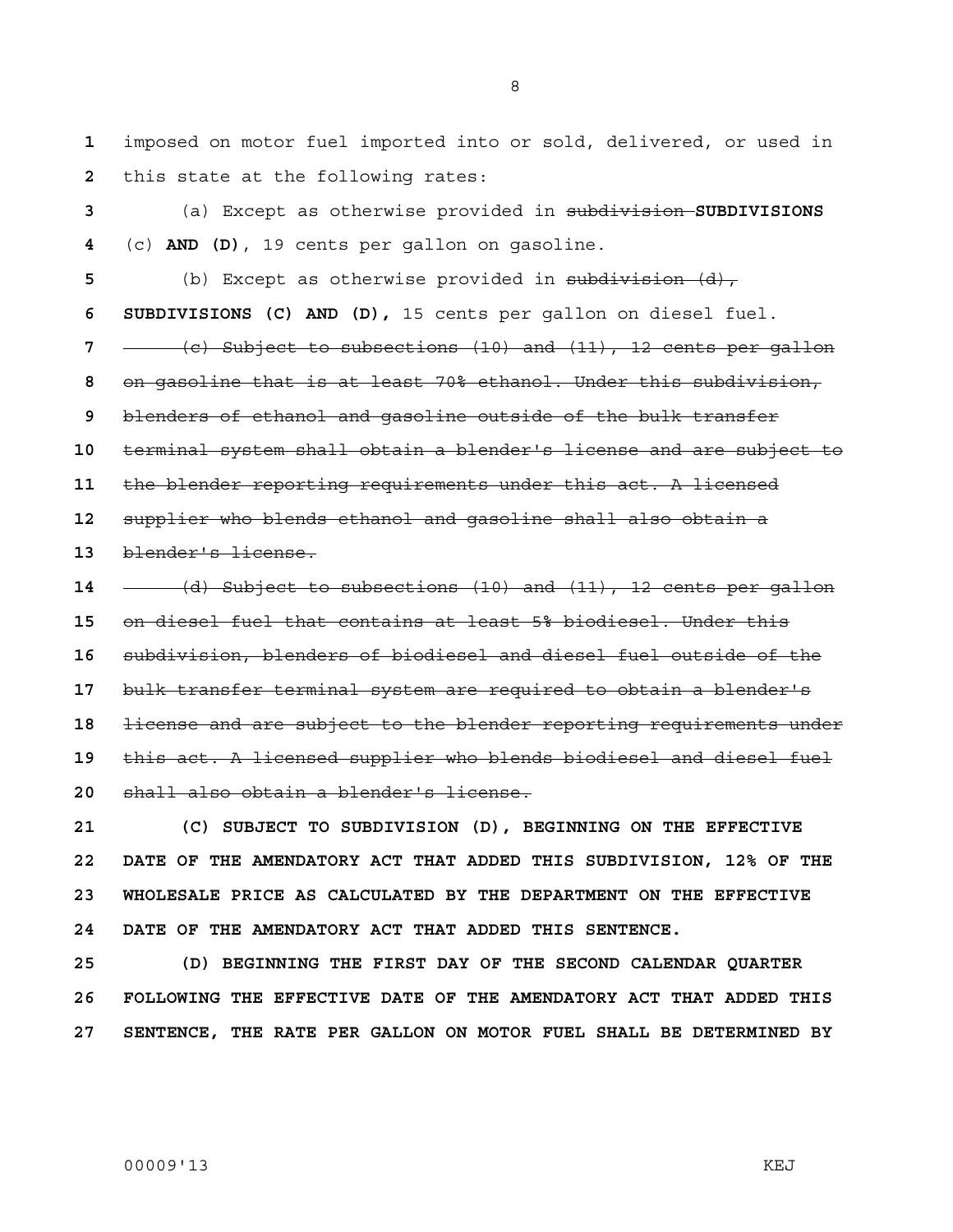**1 THE DEPARTMENT ON A QUARTERLY BASIS. THE RATE SHALL BE EQUAL TO THE 2 PRODUCT OF THE AVERAGE WHOLESALE PRICE AND THE APPLICABLE** 

**3 PERCENTAGE, ROUNDED UP TO THE NEAREST 1/10 OF 1 CENT.**

(2) Tax shall not be imposed under this section on motor fuel that is in the bulk transfer/terminal system.

(3) The collection, payment, and remittance of the tax imposed by this section shall be accomplished in the manner and at the time provided for in this act.

(4) Tax is also imposed at the rate described in subsection (1) on net gallons of motor fuel, including transmix, lost or unaccounted for, at each terminal in this state. The tax shall be measured annually and shall apply to the net gallons of motor fuel lost or unaccounted for that are in excess of 1/2 of 1% of all net gallons of fuel removed from the terminal across the rack or in bulk.

(5) It is the intent of this act:

(a) To require persons who operate a motor vehicle on the public roads or highways of this state to pay for the privilege of using those roads or highways.

(b) To impose on suppliers a requirement to collect and remit the tax imposed by this act at the time of removal of motor fuel unless otherwise specifically provided in this act.

(c) To allow persons who pay the tax imposed by this act and who use the fuel for a nontaxable purpose to seek a refund or claim a deduction as provided in this act.

(d) That the tax imposed by this act be collected and paid at those times, in the manner, and by those persons specified in this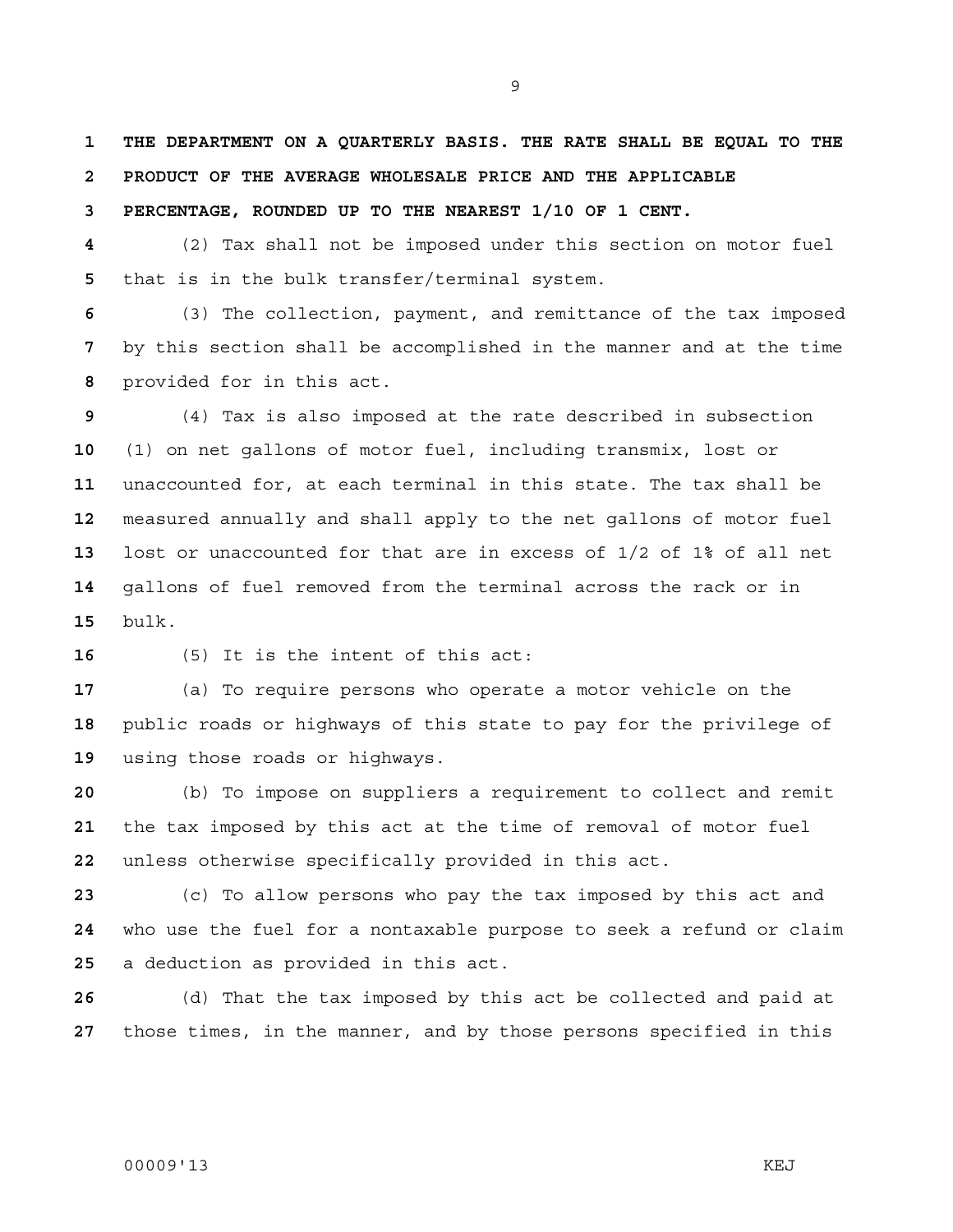act.

(6) Bills of lading and invoices shall identify the blended product and the correct fuel product code. The motor fuel tax rate for each product shall be listed separately on each invoice. Licensees shall report the correct fuel product code for the blended product as required by the department. When fuel is blended below the terminal rack, new bills of lading and invoices shall be generated and submitted to the department upon request. All bills of lading and invoices shall meet the requirements provided-under this act.

(7) Notwithstanding any other provision of this act, all facilities **A FACILITY** in this state that produce **PRODUCES** motor fuel and distribute **DISTRIBUTES** the fuel from a rack for purposes of this act are **IS** a terminal**,** and shall obtain a terminal operator license**,** and shall comply with all terminal operator reporting requirements under this act. All **A** position holders **HOLDER** in these facilities **A FACILITY** shall be licensed as a supplier and shall comply with all supplier requirements under this act.

(8) If the tax on gasoline that contains at least 70% ethanol or diesel fuel that contains at least 5% biodiesel held in storage outside of the bulk transfer/terminal system on the effective date of the amendatory act that added this subsection has previously been paid at the rates imposed by subsection (1)(a) and (b), the person who paid the tax may claim a refund for the difference between the rates imposed by subsection (1)(a) and (b) and the rates imposed by subsection (1)(c) and (d). All of the following shall apply to a refund claimed under this subsection: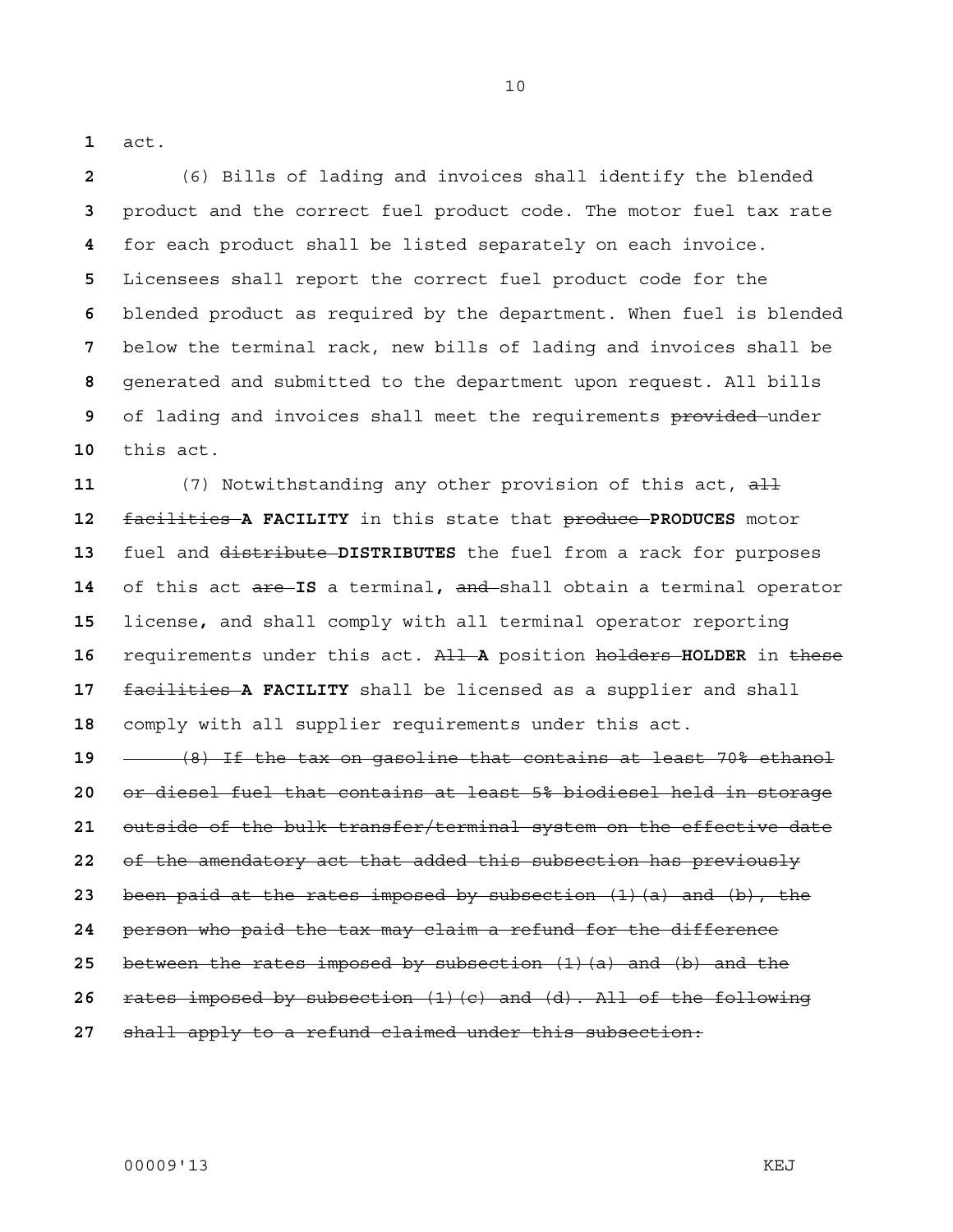00009'13 KEJ is in excess of dead storage. (9) A refund request shall be filed within 60 days after the last day of the month in which the amendatory act that added this subsection took effect. A taxpayer shall provide documentation that the department requires in order to verify the request for refund. of the following to claim the refund: (a) Not later than 12 a.m. on the effective date of the amendatory act that added this subsection, take an inventory of gasoline containing at least 70% ethanol or undyed diesel fuel (b) Deduct 3,000 gallons if the person claiming the refund is (c) Deduct the number of gallons in dead storage if the gasoline containing at least 70% ethanol or the undyed diesel fuel containing at least 5% biodiesel is held for subsequent sale. that added this subsection, the state treasurer shall annually determine, for the 12-month period ending May 1 and for any

- (a) The refund shall be claimed on a form prescribed by the department.
- (b) The refund shall apply only to:
- (*i*) Previously taxed gasoline containing at least 70% ethanol or diesel fuel containing at least 5% biodiesel in excess of 3,000 gallons held in storage by an end user.
- (*ii*) Previously taxed gasoline containing at least 70% ethanol or diesel fuel containing at least 5% biodiesel held for sale that
- 
- 
- 
- 
- A person who may claim a refund under subsection (8) shall do all
- 
- 
- 
- 
- containing at least 5% biodiesel.
- an end user.
- 
- 
- 
- (10) Beginning on the effective date of the amendatory act
- 
-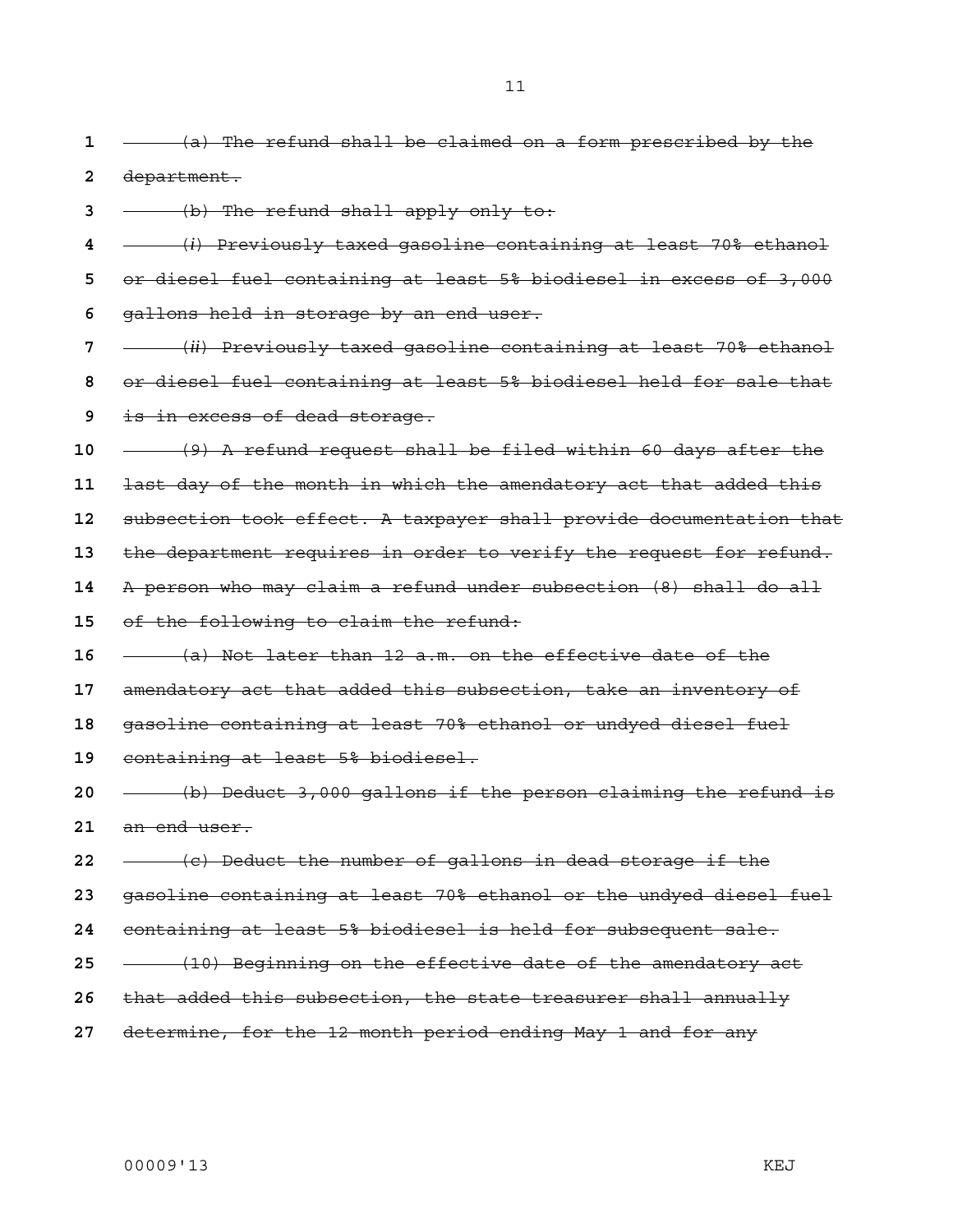additional times that the treasurer may determine, the difference between the amount of motor fuel tax collected and the amount of motor fuel tax that would have been collected but for the differential rates on gasoline pursuant to subsection (1)(c) and biodiesel pursuant to subsection (1)(d). Subsection (1)(c) and (d) is no longer effective the earlier of 10 years after the effective date of the amendatory act that added this subsection or the first day of the first month that is not less than 90 days after the state treasurer certifies that the total cumulative rate differential from the effective date of this amendatory act is greater than \$2,500,000.00. **- (11)** The legislature shall annually appropriate to the Michigan transportation fund created in 1951 PA 51, MCL 247.651 to 247.675, the amount determined as the rate differential certified by the state treasurer for the 12-month period ending on May 1 of the calendar year in which the fiscal year begins. Subsection (1)(c) and (d) shall not be effective beginning January of any fiscal year for which the appropriation required under this subsection has not been made by the first day of the fiscal year. (12) As used in this section: (a) "Biodiesel" means a fuel composed of mono-alkyl esters of long chain fatty acids derived from vegetable oils or animal fats and, in accordance with standards specified by the American society for testing and materials, designated B100 and meeting the requirements of D-6751, as approved by the department of agriculture.

(b) "Ethanol" means denatured fuel ethanol that is suitable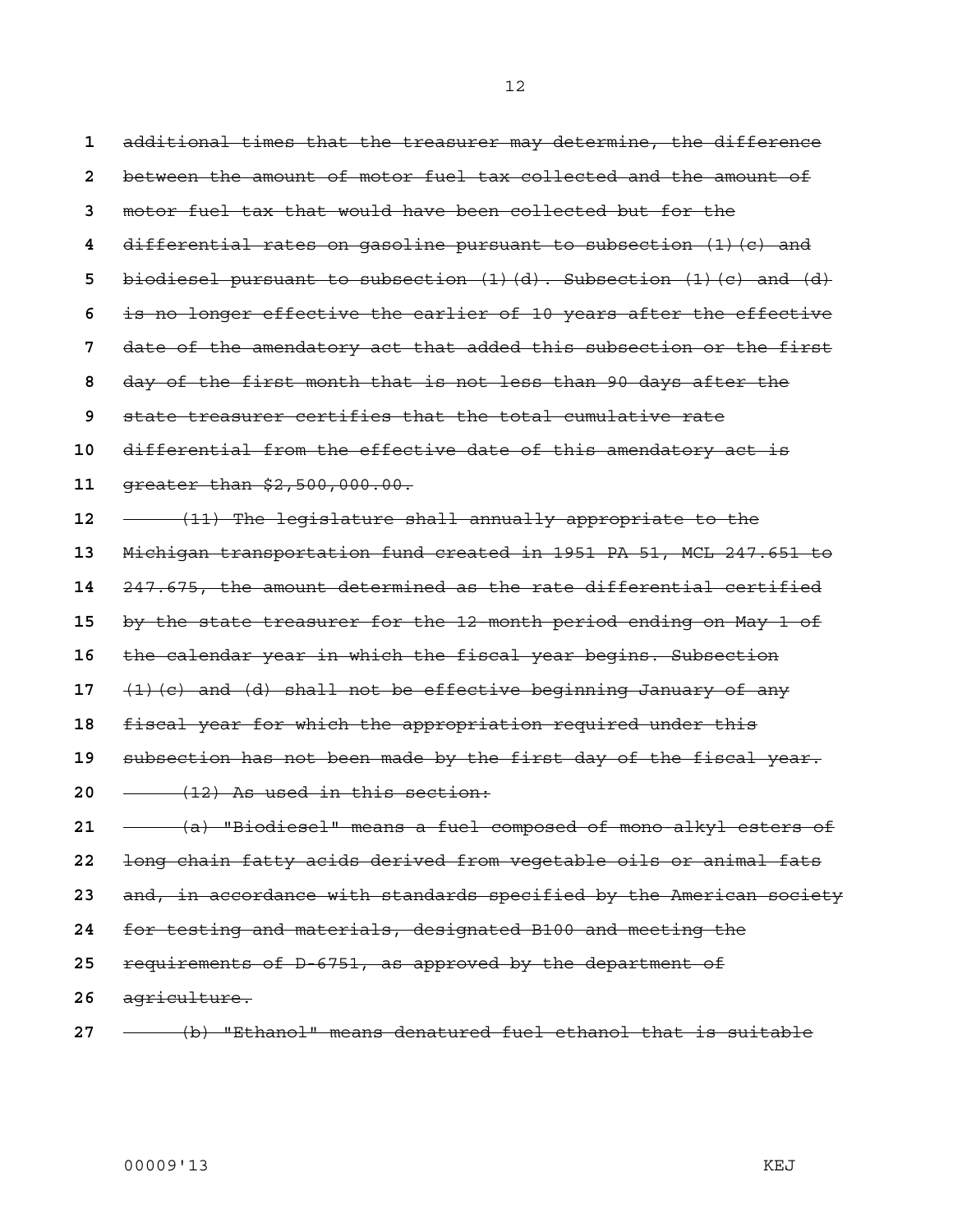for use in a spark-ignition engine when mixed with gasoline so long as the mixture meets the American society for testing and materials D-5798 specifications.

**4 (8) THE DEPARTMENT SHALL PUBLISH NOTICE OF THE APPLICABLE TAX 5 RATE CALCULATED UNDER SUBSECTION (1)(D) NOT LATER THAN 30 DAYS 6 BEFORE THE EFFECTIVE DATE OF THE RATE.** 

**7 (9) A DEPARTMENTAL DETERMINATION OF THE APPLICABLE PERCENTAGE, 8 THE AVERAGE WHOLESALE PRICE, THE WHOLESALE PRICE, OR THE RATE UNDER 9 SUBSECTION (1)(D) BY THE DEPARTMENT IS PRESUMED TO BE CORRECT AND 10 WILL NOT BE SET ASIDE UNLESS AN ADMINISTRATIVE TRIBUNAL OR A COURT 11 OF COMPETENT JURISDICTION FINDS THE DEPARTMENT'S DETERMINATION TO 12 BE CLEARLY ERRONEOUS.**

Sec. 152. **(1)** A **EXCEPT AS PROVIDED IN SUBSECTIONS (3) AND (4),**  tax at a rate of 15 cents per gallon is imposed upon all liquefied petroleum gas used in this state. The tax shall be paid at the times and in the manner specified in this section. The tax on liquefied petroleum gas fuel sold or delivered either by placing into a permanently attached fuel supply tank on a motor vehicle, or exchanging or replacing the fuel supply tank of a motor vehicle, shall be collected by the LPG dealer from the purchaser and paid over quarterly to the department **QUARTERLY** as provided in this act. Liquefied petroleum gas fuel delivered in this state into the storage facility of any person when the exclusive purpose of the storage facility is for resale or use in a motor vehicle on the public roads or highways of this state, shall, upon delivery to storage facility, be subject to tax. An LPG dealer shall, upon delivery of the liquefied petroleum gas, collect and remit the tax

## 00009'13 KEJ